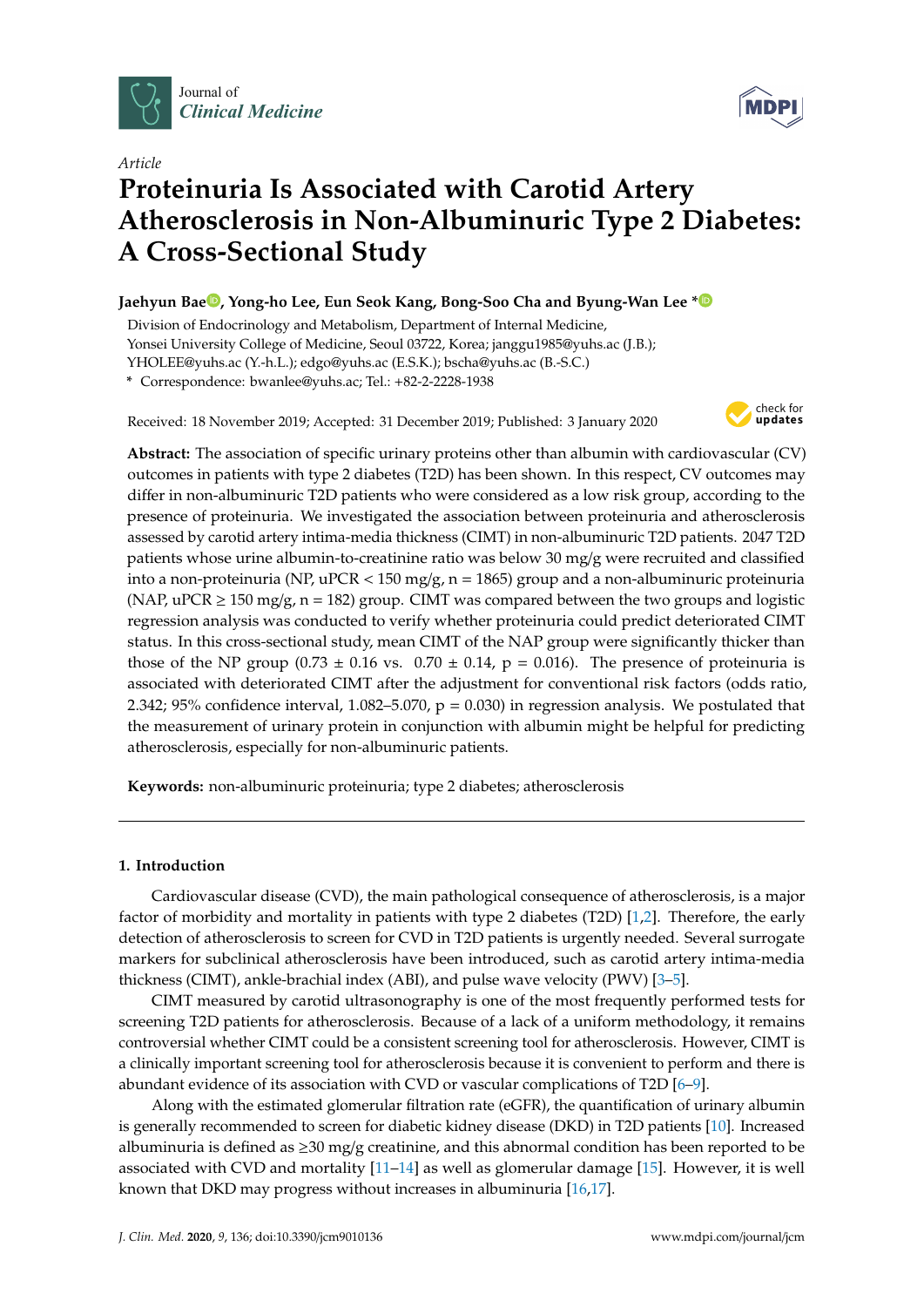In this context, several tubular damage markers such as fatty acid-binding proteins (FABPs) and *N*-acetyl-β-p-glucosaminidase (NAG) have gained attention for their correlations with DKD [\[18,](#page-8-4)[19\]](#page-8-5). These markers, specific urinary proteins other than albumin, are also associated with other diabetic complications and CVD [\[20–](#page-8-6)[26\]](#page-8-7). These previous studies suggest that even in non-albuminuric T2D patients, there was a significant difference in the risk or status of vascular complications depending on the presence of proteinuria. Therefore, in this study, we recruited T2D patients without albuminuria and evaluated the association between total proteinuria and atherosclerosis assessed by CIMT.

#### **2. Materials and Methods**

#### *2.1. Study Population*

This retrospective cross-sectional observational study included patients who visited the diabetes centre at Severance Hospital in Seoul, South Korea, between July 2015 and July 2018. A total of 2047 non-albuminuric patients with T2D who simultaneously underwent laboratory measurements and carotid ultrasonography were recruited. A non-albuminuric patient was defined as having a urine albumin-to-creatinine ratio (ACR) of <30 mg/g. T2D was defined as: (1) use of insulin or antihyperglycemic agents (AHAs) or (2) a glycated haemoglobin (HbA1c) level  $\geq 6.5\%$ . Patients were excluded if they fulfilled any one of the following criteria: (1) <19 years of age; (2) current pregnancy; (3) end stage renal disease (defined as eGFR  $< 15$  mL/min/1.73 m<sup>2</sup>); and (4) presence of significantly elevated transaminases (aspartate aminotransferase or alanine aminotransferase ≥5 times the upper limit of normal).

Demographic data such as age, sex, blood pressure, and body mass index (BMI) were retrospectively collected from the patients' electronic medical records. BMI was calculated as weight divided by height squared (kg/m<sup>2</sup>). We collected records of the medications related to atherosclerosis such as anti-platelet agents and lipid-lowering agents by searching the electronic medical records. We also identified medical history of hypertension (HTN) by antihypertensive medication usage and International Classification of Disease 10th revision (ICD-10) diagnosis codes as followed; I10.0, I10.1, I10.9. Finally, to assess the vascular condition of subjects, we reviewed ICD-10 codes of cardiovascular diseases (CVDs) as followed; I20.x, I21.x, I22.x, I24.x, I25.x, I60.x, I61.x, I63.x–I69.x, G45.x (not G45.4).

The study protocol received ethical approval from the institutional review board at the Yonsei University College of Medicine (No. 4-2019-0107), which waived the need for informed consent because the database was only retrospectively accessed for analytical purposes and personal information was not used.

#### *2.2. Measurements of Clinical and Laboratory Parameters*

Following an overnight fast  $(\geq 8 \text{ h})$ , blood samples were obtained to measure glucose, HbA1c, lipid profile, blood urea nitrogen (BUN), creatinine, and liver enzymes. Low-density lipoprotein cholesterol (LDL-C) was calculated using the Friedewald equation if there was no actual LDL-C measurement [\[27\]](#page-8-8). If a patient's triglyceride (TG) level exceeded 400 mg/dL, we did not use the equation. Spot urine tests for proteinuria, including protein, albumin, and creatinine, were performed using an AU680 analyzer (Beckman Coulter Inc., Brea, CA, USA). Calculated urine ACR was used as inclusion or exclusion criteria. Proteinuria was defined as urine protein-to-creatinine ratio (PCR)  $\geq$  150 mg/g [\[28\]](#page-8-9). The eGFR was calculated using the Modification of Diet in Renal Disease study equation [\[29\]](#page-9-0).

#### *2.3. Measurements of CIMT*

Two specialized technicians conducted common carotid arterial ultrasound examinations using an Aplio 500 instrument (Toshiba, Tokyo, Japan) equipped with a 13-MHz linear probe using CIMT measurement protocols described in detail previously [\[30\]](#page-9-1). In brief, CIMT were recorded with the subject in a supine position with the head elevated to 45◦ and tilted to either side by 30◦ . We performed B mode examinations about 1.5 cm proximal to the carotid bifurcation on the far wall of the common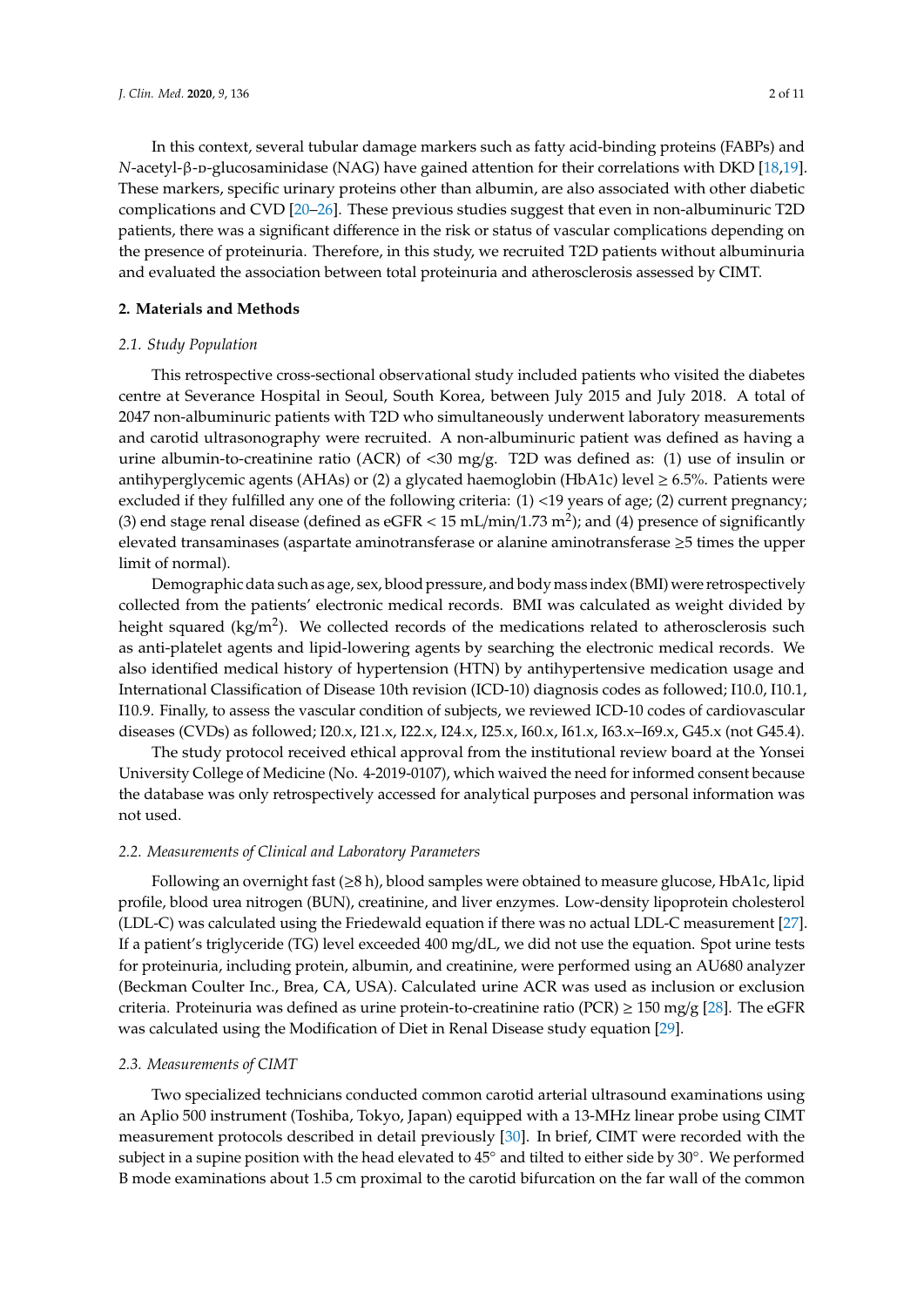carotid artery and on both sides. IMT was defined as the distance between the media–adventitia interface and the lumen–intima interface. Mean CIMT was defined as the mean IMT of the right and left carotid arteries. Mean of maximum CIMT was defined as the mean maximum IMT of the right and left carotid arteries. Carotid plaques were determined according to Mannheim consensus [\[31\]](#page-9-2). The presence of carotid plaques was positive when one or more carotid plaques existed. Considering previous studies and recommendations, we defined an abnormal (or significantly increased) CIMT as an absolute mean IMT value of  $\geq 1$  mm [\[6,](#page-7-4)[32\]](#page-9-3).

#### *2.4. Statistical Analysis*

The baseline characteristics, laboratory measurements, and CIMT were compared according to proteinuria status. Student's t-test and the *X* 2 test were used to compare continuous and categorical variables between the two groups. Correlations between proteinuria, CIMT, and other independent variables were analysed with Spearman's correlation coefficients.

Multiple logistic regression analyses were performed to evaluate whether proteinuria could predict an abnormal CIMT. First, we conducted the unadjusted logistic regression analysis. And then, we made three multiple logistic regression models adjusted by various factors which could affect CIMT, such as age, sex, history of CVD and blood cholesterol level. The logistic regression analysis results are presented as odds ratio (OR) and 95% confidence interval (CI). To assess the predictive accuracy of proteinuria adjusted by multiple variables, we derived receiver operating characteristics curves of the logistic regression models for abnormal CIMT and calculated areas under the curve (AUC).

All statistical analyses were performed using SPSS version 21.0 for Windows (IBM Corp., Armonk, NY, USA). Continuous variables are expressed as mean ± standard deviation (SD), while categorical variables are shown as number and percentage  $(\%)$ . p Values < 0.05 were considered statistically significant.

#### **3. Results**

#### *3.1. Study Population Characteristics*

Of the 2047 non-albuminuric T2D patients, 1865 were non-proteinuric (NP) and the remaining 182 had proteinuria (non-albuminuric proteinuria [NAP]) (Table [1\)](#page-3-0). The mean urine PCR was 87.6 mg/g in the NP group and 205.6 mg/g in the NAP group.

Patients in the NAP group tended to be leaner (mean BMI,  $24.4 \pm 3.3$  vs.  $25.5 \pm 3.5$ ,  $p = 0.002$ ) and older (64.4  $\pm$  9.6 vs. 59.7  $\pm$  10.7, p < 0.001). NAP patients also showed lower diastolic blood pressure  $(71.6 \pm 10.7 \text{ vs. } 74.2 \pm 10.3, p = 0.009)$ . The percentage of patients with CVDs was higher (47.3% vs. 39.7%, p = 0.047), and drinking history was lower (12 of 49 vs 297 of 581 patients who had related records, p < 0.001) in NAP group. Serum glucose and HbA1c were significantly higher in the NAP group (142.8 ± 47.6 vs. 133.3 ± 38.3, p = 0.009; 7.6 ± 1.6 vs. 7.1 ± 1.2, p < 0.001). Blood lipid profiles were generally lower in NAP; total cholesterol ( $154.5 \pm 32.3$  vs.  $159.8 \pm 33.7$ , p = 0.043), high-density lipoprotein cholesterol (HDL-C,  $46.0 \pm 11.9$  vs.  $47.8 \pm 11.2$ , p = 0.038), and LDL-C (80.2  $\pm$  29.5 vs. 86.3  $\pm$  30.1, p = 0.009) were higher in the NP group.

BUN levels of the NAP patients were higher than those of the NP group (17.2  $\pm$  5.6 vs. 15.6  $\pm$ 4.6,  $p < 0.001$ ), but there was no significant intergroup difference in renal function (eGFR,  $89.7 \pm 27.7$ ) vs.  $93.3 \pm 22.6$ ,  $p = 0.093$ ) and no significant intergroup differences in liver enzymes or history of antiplatelet or lipid lowering agent usage.

Mean CIMT and mean of maximum CIMT were significantly increased in the NAP group (0.73  $\pm$ 0.16 vs. 0.70  $\pm$  0.14, p = 0.016; 0.86  $\pm$  0.21 vs. 0.82  $\pm$  0.17, p = 0.008). Patients in the NAP group also tended to have carotid plaques (136 of 182 (74.7%) vs. 1259 of 1865 (67.5%),  $p = 0.046$ ).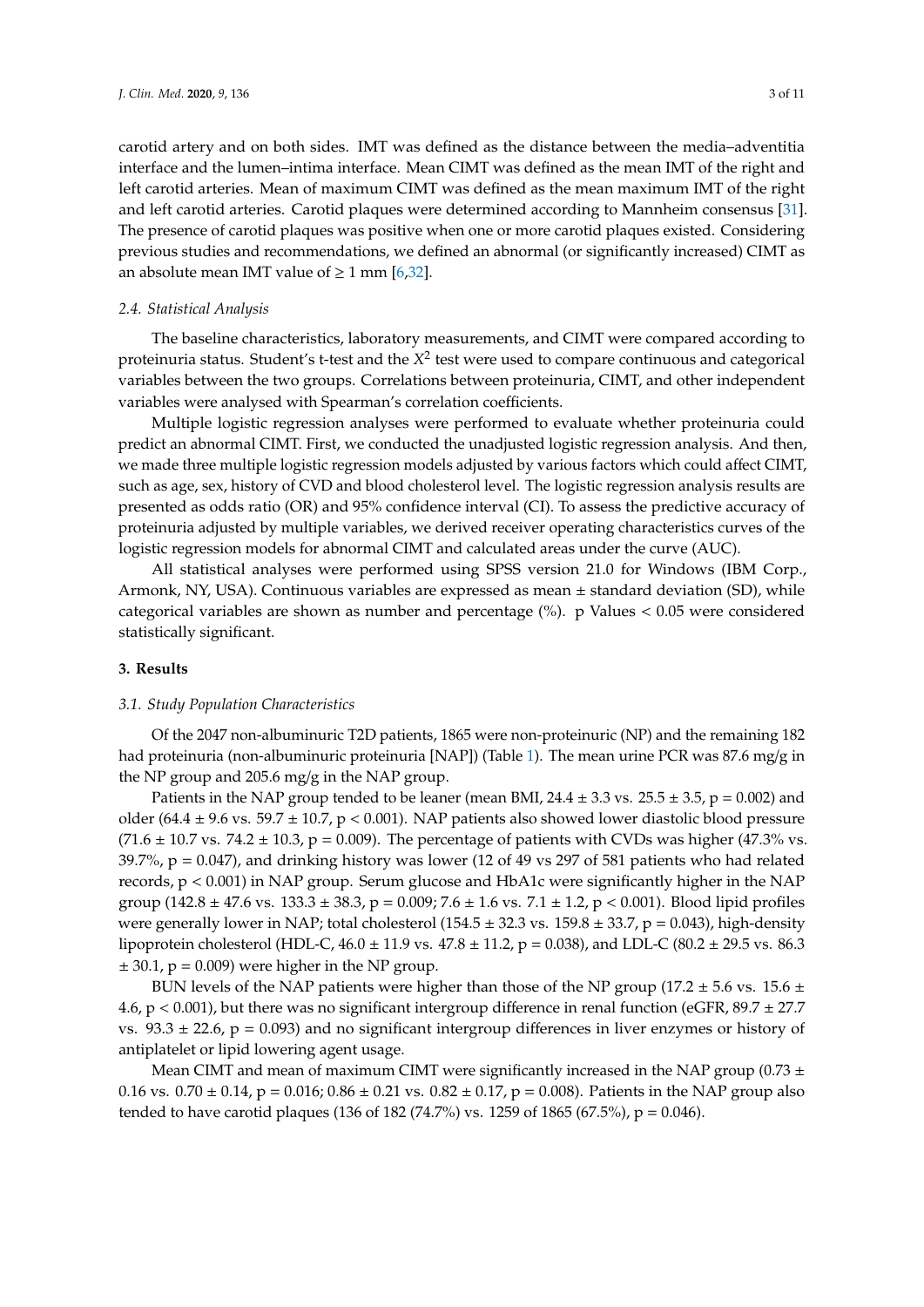<span id="page-3-0"></span>

| Characteristic (unit)                    | NP<br>$(n = 1865)$ | <b>NAP</b><br>$(n = 182)$ | p Value |
|------------------------------------------|--------------------|---------------------------|---------|
| Age (years)                              | $59.7 \pm 10.7$    | $64.4 \pm 9.6$            | < 0.001 |
| Male, $n$ (%)                            | 1049 (56.2%)       | 98 (53.8%)                | 0.533   |
| BMI $(kg/m2)$                            | $25.5 \pm 3.5$     | $24.4 \pm 3.3$            | 0.002   |
| Systolic blood pressure (mmHg)           | $123.8 \pm 12.0$   | $122.3 \pm 13.8$          | 0.189   |
| Diastolic blood pressure (mmHg)          | $74.2 \pm 10.3$    | $71.6 \pm 10.7$           | 0.009   |
| History of HTN, n (%)                    | 952 (51.0%)        | 100 (54.9%)               | 0.369   |
| History of CVD, n (%)                    | 740 (39.7%)        | 86 (47.3%)                | 0.047   |
| Coronary heart disease, n (%)            | 333 (17.9%)        | 41 (22.5%)                | 0.119   |
| Other cerebrovascular disease, n (%)     | 554 (29.7%)        | 63 (34.6%)                | 0.168   |
| Smoking history (non/ex-/current), n *   | 317/159/122        | 35/8/8                    | 0.090   |
| Drinking history (no/yes), n*            | 284/297            | 37/12                     | < 0.001 |
| HbA1c $(\%)$                             | $7.1 \pm 1.2$      | $7.6 \pm 1.6$             | < 0.001 |
| Fasting glucose (mg/dL)                  | $133.3 \pm 38.3$   | $142.8 \pm 47.6$          | 0.009   |
| AST (IU/L)                               | $23.6 \pm 11.5$    | $23.8 \pm 16.6$           | 0.882   |
| ALT (IU/L)                               | $25.2 \pm 16.1$    | $25.9 \pm 21.9$           | 0.649   |
| Total bilirubin (mg/dL)                  | $0.8 \pm 0.3$      | $0.7 \pm 0.4$             | 0.044   |
| BUN (mg/dL)                              | $15.6 \pm 4.6$     | $17.2 \pm 5.6$            | < 0.001 |
| Creatinine (mg/dL)                       | $0.8 \pm 0.2$      | $0.8 \pm 0.3$             | 0.065   |
| eGFR (MDRD, mL/min/1.73 m <sup>2</sup> ) | $93.3 \pm 22.6$    | $89.7 \pm 27.7$           | 0.093   |
| Total cholesterol (mg/dL)                | $159.8 \pm 33.7$   | $154.5 \pm 32.3$          | 0.043   |
| Triglyceride (mg/dL)                     | $130.1 \pm 64.2$   | $137.1 \pm 72.7$          | 0.165   |
| HDL-C (mg/dL)                            | $47.8 \pm 11.2$    | $46.0 \pm 11.9$           | 0.038   |
| $LDL-C$ (mg/dL)                          | $86.3 \pm 30.1$    | $80.2 \pm 29.5$           | 0.009   |
| Urine PCR (mg/g creatinine)              | $87.6 \pm 25.5$    | $205.6 \pm 72.5$          | < 0.001 |
| Mean CIMT (mm)                           | $0.70 \pm 0.14$    | $0.73 \pm 0.16$           | 0.016   |
| Mean of maximum CIMT (mm)                | $0.82 \pm 0.17$    | $0.86 \pm 0.21$           | 0.008   |
| Presence of carotid plaques, n (%)       | 1259 (67.5%)       | 136 (74.7%)               | 0.046   |
| Usage of antiplatelet agent, $n$ (%)     | 672 (36.0%)        | 75 (41.2%)                | 0.166   |
| Usage of lipid lowering agent, $n$ (%)   | 940 (50.4%)        | 88 (48.4%)                | 0.597   |

**Table 1.** Participants' demographic and laboratory characteristics.

Continuous variables are expressed as mean ± standard deviation (SD). \* Due to relatively small number of evaluable patient, only number of subjects were presented, without percentage of each group. NP, non-proteinuric group; NAP, non-albuminuric proteinuria group; BMI, body mass index; HTN, hypertension; CVD, cardiovascular disease; HbA1c, glycated haemoglobin; AST, aspartate aminotransferase; ALT, alanine aminotransferase; BUN, blood urea nitrogen; eGFR, estimated glomerular filtration rate; MDRD, Modification of Diet in Renal Disease study equation; HDL-C, high-density lipoprotein cholesterol; LDL-C, low-density lipoprotein cholesterol; PCR, protein-to-creatinine ratio; CIMT, carotid artery intima-media thickness.

#### *3.2. Variables Correlated with Significantly Increased CIMT*

In Spearman's correlation analysis, mean CIMT was positively correlated with age, CVD history, urine PCR, and serum creatinine but negatively correlated with female, diastolic blood pressure, eGFR, total cholesterol, TG, and HDL-C (Table [2\)](#page-4-0). BMI, smoking or drinking history, and parameters related to glycaemic control such as fasting glucose and HbA1c were not significantly correlated with CIMT.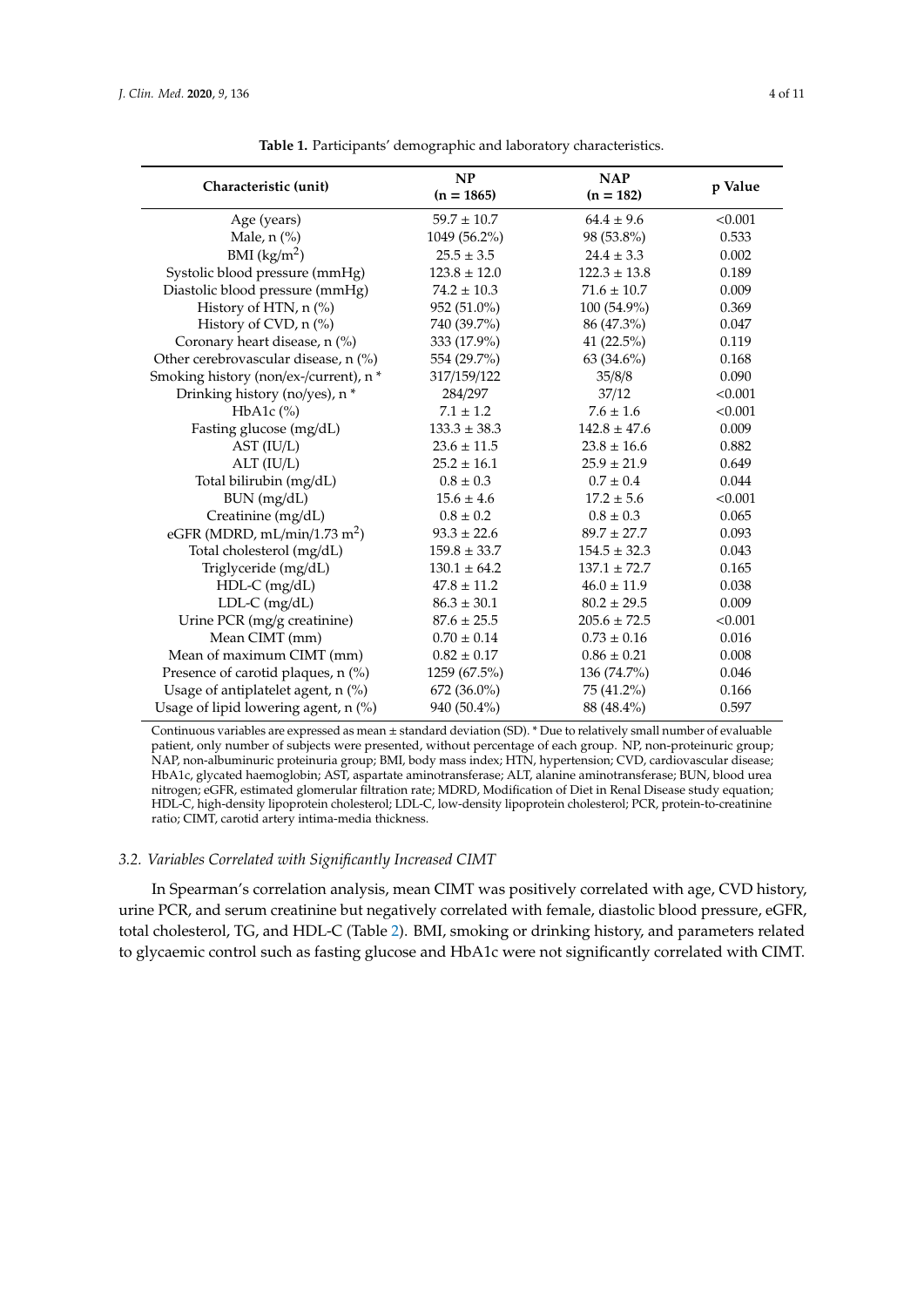<span id="page-4-0"></span>

|                                          | All Patients ( $N = 2047$ ) |         |  |
|------------------------------------------|-----------------------------|---------|--|
| Characteristic (unit)                    | r                           | p Value |  |
| Age (years)                              | 0.525                       | < 0.001 |  |
| Sex (Female vs. male)                    | $-0.111$                    | < 0.001 |  |
| BMI $(kg/m2)$                            | $-0.027$                    | 0.342   |  |
| Systolic blood pressure (mmHg)           | 0.024                       | 0.372   |  |
| Diastolic blood pressure (mmHg)          | $-0.193$                    | < 0.001 |  |
| History of CVD                           | 0.224                       | < 0.001 |  |
| Smoking history                          | $-0.006$                    | 0.870   |  |
| Drinking history                         | 0.047                       | 0.243   |  |
| Urine PCR (mg/g creatinine)              | 0.074                       | < 0.001 |  |
| HbA1c $(\%)$                             | $-0.043$                    | 0.051   |  |
| Fasting Glucose (mg/dL)                  | $-0.011$                    | 0.633   |  |
| Creatinine (mg/dL)                       | 0.157                       | < 0.001 |  |
| eGFR (MDRD, mL/min/1.73 m <sup>2</sup> ) | $-0.149$                    | 0.041   |  |
| Total cholesterol (mg/dL)                | $-0.098$                    | < 0.001 |  |
| Triglyceride (mg/dL)                     | $-0.046$                    | 0.037   |  |
| $HDL-C$ (mg/dL)                          | $-0.102$                    | < 0.001 |  |
| $LDL-C$ (mg/dL)                          | $-0.040$                    | 0.067   |  |

**Table 2.** Correlations between mean CIMT and other variables.

BMI, body mass index; CVD, cardiovascular disease; PCR, protein-to-creatinine ratio; HbA1c, glycated haemoglobin; eGFR, estimated glomerular filtration rate; MDRD, Modification of Diet in Renal Disease Study equation; HDL-C, high-density lipoprotein cholesterol; LDL-C, low-density lipoprotein cholesterol; CIMT, carotid artery intima-media thickness.

#### *3.3. OR for Significantly Increased CIMT with Proteinuria*

We performed multiple logistic regression analyses to investigate the association between the presence of proteinuria (PCR  $\geq$  150 mg/g) and a significantly increased mean CIMT ( $\geq$ 1 mm).

In an unadjusted model, the presence of proteinuria was considerably associated with an abnormal CIMT (OR, 3.8; 95% CI, 1.981–7.289;  $p < 0.001$ ) (Table [3\)](#page-5-0). When we built a model adjusted for age and sex (model 1), the presence of proteinuria was still substantially associated with an abnormally increased CIMT (OR, 2.765; 95% CI, 1.413–5.411;  $p = 0.003$ ). After further adjustment for HbA1c and total cholesterol to model 1 (model 2), proteinuria remained statistically significant (OR, 2.395; 95% CI, 1.206–4.754;  $p = 0.013$ ). Finally, we additionally adjusted diastolic blood pressure, history of CVD, eGFR, and lipid lowering agent to model 2 (model 3) and found that the presence of proteinuria was still significantly associated with abnormal CIMT (OR, 2.881; 95% CI, 1.329–6.244;  $p = 0.007$ ). Each model showed meaningful predictive power (AUC of model 1, 0.773; model 2, 0.776, model 3, 0.771;  $p$  value of all models  $< 0.001$ ) (Figure [1\)](#page-5-1).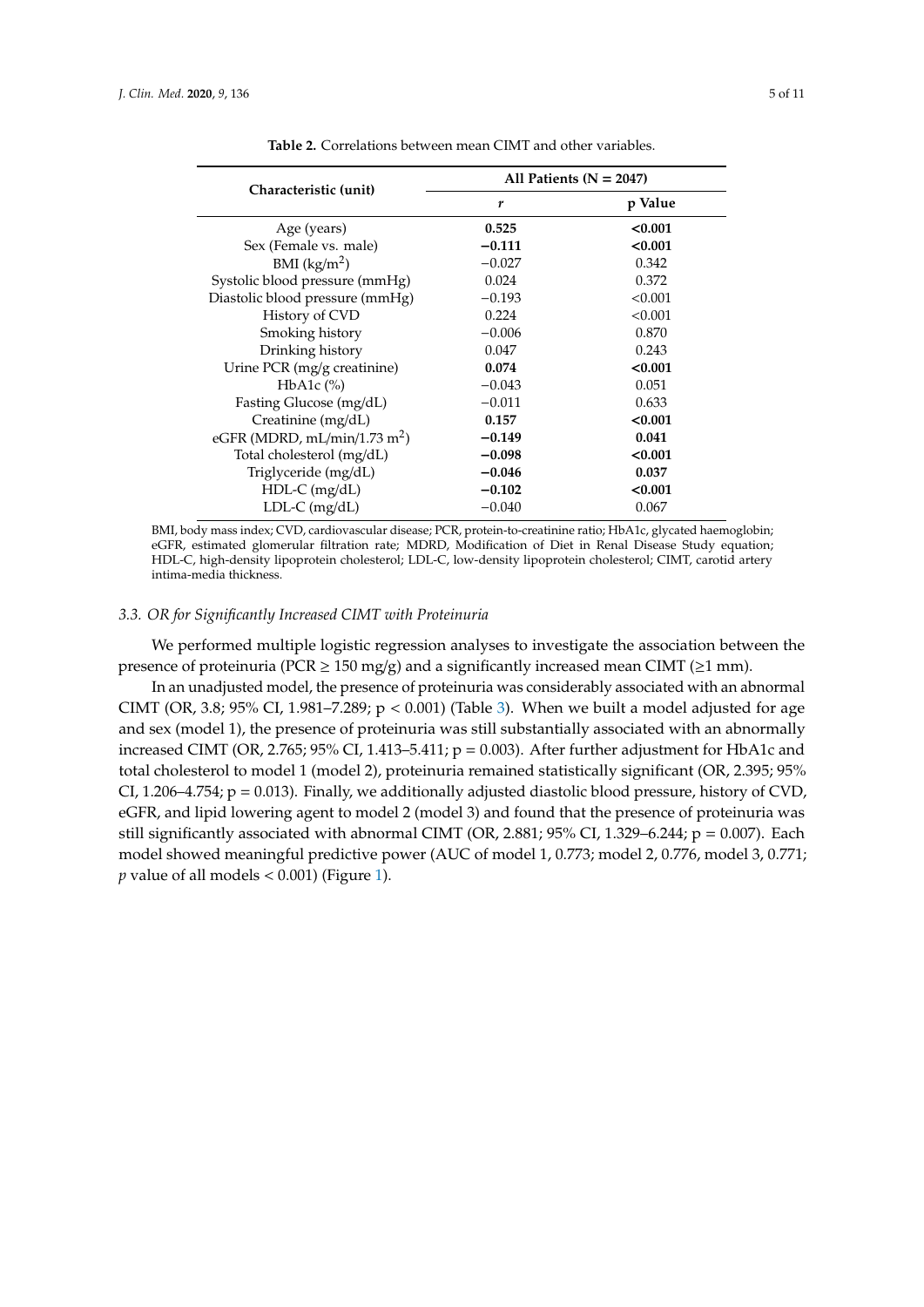<span id="page-5-0"></span>

| Variables                                | <b>OR</b>  | 95% CI          | p-Value |
|------------------------------------------|------------|-----------------|---------|
|                                          | Unadjusted |                 |         |
| Presence of proteinuria                  | 3.800      | 1.981-7.289     | < 0.001 |
|                                          | Model 1    |                 |         |
| Age (years)                              | 1.099      | 1.062-1.138     | < 0.001 |
| Sex (female vs. male)                    | 0.584      | $0.322 - 1.059$ | 0.077   |
| Presence of proteinuria                  | 2.765      | 1.413-5.411     | 0.003   |
|                                          | Model 2    |                 |         |
| Age (years)                              | 1.100      | 1.063-1.139     | < 0.001 |
| Sex (female vs. male)                    | 0.608      | $0.333 - 1.110$ | 0.105   |
| HbA1c $(\%)$                             | 1.249      | 1.039-1.501     | 0.018   |
| Total cholesterol (mg/dL)                | 0.994      | $0.985 - 1.004$ | 0.236   |
| Presence of proteinuria                  | 2.395      | 1.206-4.754     | 0.013   |
|                                          | Model 3    |                 |         |
| Age (years)                              | 1.107      | 1.062-1.153     | < 0.001 |
| Sex (female vs. male)                    | 0.677      | $0.333 - 1.378$ | 0.282   |
| Diastolic blood pressure (mmHg)          | 0.974      | $0.942 - 1.008$ | 0.134   |
| History of CVD                           | 1.056      | $0.511 - 2.183$ | 0.882   |
| $HbA1c$ (%)                              | 1.285      | $0.999 - 1.653$ | 0.051   |
| eGFR (MDRD, mL/min/1.73 m <sup>2</sup> ) | 1.001      | $0.987 - 1.015$ | 0.872   |
| Total cholesterol (mg/dL)                | 0.993      | $0.981 - 1.004$ | 0.209   |
| Usage of lipid lowering agent            | 0.835      | $0.405 - 1.721$ | 0.625   |
| Presence of proteinuria                  | 2.881      | 1.329-6.244     | 0.007   |

**Table 3.** Odds ratios for significantly increased CIMT by proteinuria.

OR, odds ratio; CI, confidence interval; HbA1c, glycated haemoglobin; eGFR, estimated glomerular filtration rate; MDRD, Modification of Diet in Renal Disease Study equation; CIMT, carotid artery intima-media thickness.

<span id="page-5-1"></span>

**Figure 1.** Receiver Operating Characteristic (ROC) curves for the multivariate logistic regression **Figure 1.** Receiver Operating Characteristic (ROC) curves for the multivariate logistic regression models. Model 1 (a) adjusted for age, sex, presence of proteinuria, model 2 (b) further adjustment for HbA1c and total cholesterol to model 1, model 3 (**c**) further adjustment for diastolic blood pressure, HbA1c and total cholesterol to model 1, model 3 (**c**) further adjustment for diastolic blood pressure, history of CVD, eGFR, and lipid lowering medication to model 2. history of CVD, eGFR, and lipid lowering medication to model 2.

#### **4. Discussion**

In this study, we found that overt proteinuria is significantly associated with deteriorated CIMT in non-albuminuric T2D patients. Proteinuria maintained its predictive power for an increased CIMT in non-albuminuric patients after the adjustment for age, sex, diastolic blood pressure, history of CVD, HbA1c, eGFR, total cholesterol, and lipid lowering medication. These results indicate that, even in patients without albuminuria, the risk or status of vascular complications may differ in the presence of proteinuria.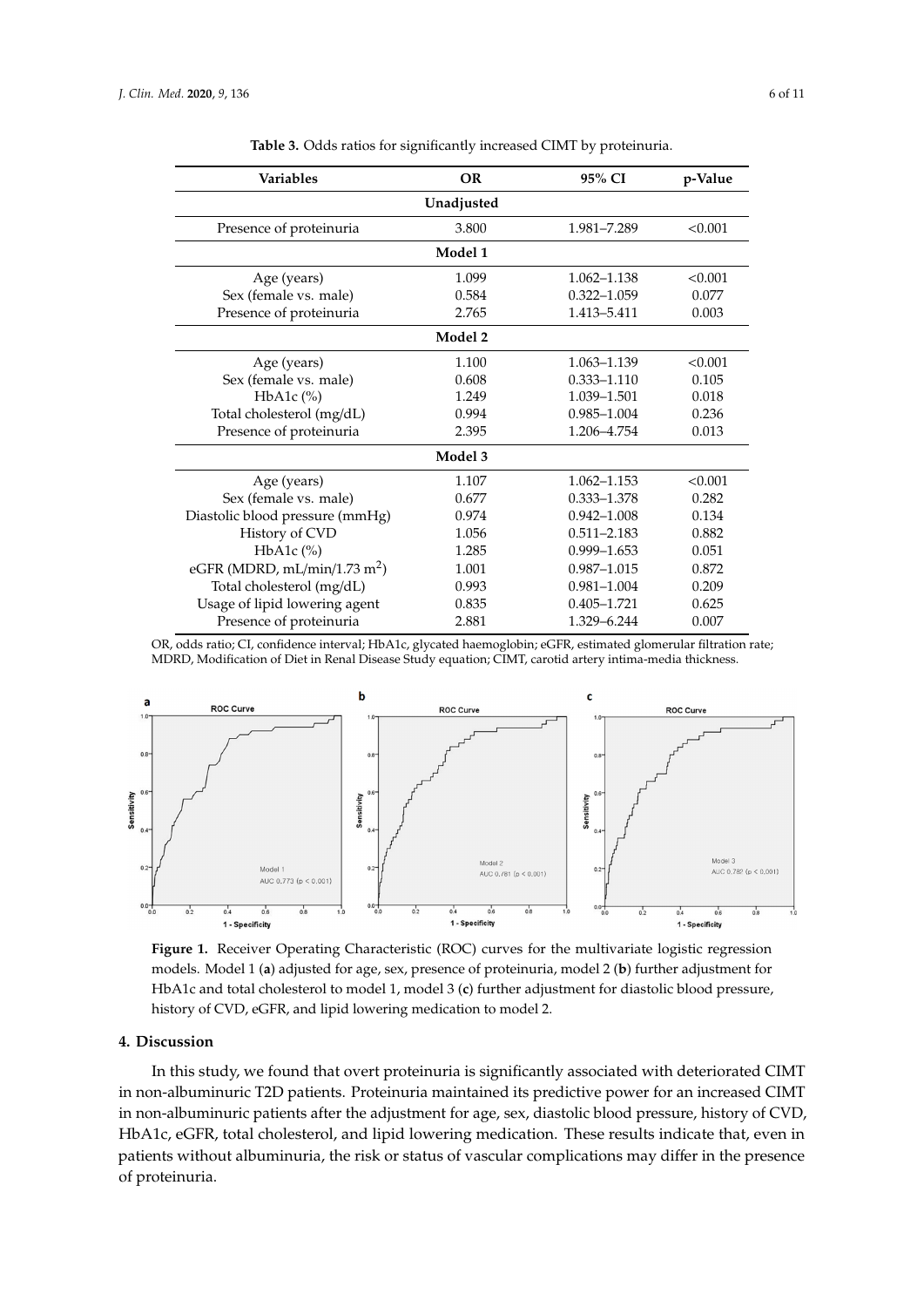Albuminuria and eGFR are the currently established tools for DKD screening in T2D patients [\[10](#page-7-6)[,33\]](#page-9-4). Albuminuria, usually defined as  $\geq 30$  mg/g creatinine, has shown its association with renal outcome [\[34,](#page-9-5)[35\]](#page-9-6), cardiovascular disease [\[13,](#page-8-10)[36\]](#page-9-7), and mortality [\[11,](#page-7-7)[12\]](#page-8-11). Albuminuria is also recognized as a more sensitive marker than eGFR. However, in some cases, DKD progresses without significant albuminuria [\[16](#page-8-2)[,17\]](#page-8-3) since it is detected only after glomerular damage occurs. The pathophysiology of DKD is complex; various pathways and factors, such as the renin-angiotensin-aldosterone system, inflammatory responses, oxidative stress, and renal hemodynamic changes, are involved in DKD [\[37\]](#page-9-8). Therefore, albuminuria, a marker of glomerular damage, might be insufficient to reflect early-stage DKD, which encompasses a wide range of mechanisms. In particular, albuminuria is not sensitive to tubular damage, which is also an important component of early DKD pathology [\[38,](#page-9-9)[39\]](#page-9-10). Because the vascular complications of T2D share pathophysiologic mechanisms, this limitation of albuminuria highlights that vascular complications of T2D such as CVD may differ, even in patients without albuminuria.

Several urinary proteins that reflect tubular damage, such as FABPs, NAG, neutrophil gelatinase-associated lipocalin (NGAL), and kidney injury molecule-1 (KIM-1) were introduced as complimentary markers to albuminuria for DKD. Although there were some conflicting results, these biomarkers also have shown their associations with CVD; urinary liver-type FABP showed correlations with the development of end stage renal disease and CVD [\[40\]](#page-9-11). The association between NAG and CVD was reported mainly in diabetic patients [\[20,](#page-8-6)[22\]](#page-8-12). In addition, NGAL and KIM-1 have shown their predictive value for CVD outcomes in various studies [\[24](#page-8-13)[,25](#page-8-14)[,41\]](#page-9-12). In particular, KIM-1 was independently associated with atherosclerotic CVD [\[23\]](#page-8-15).

However, among the abovementioned biomarkers, no single marker has shown sufficient evidence or clinical cost-effectiveness to be introduced as a standard screening strategy like albuminuria. Moreover, assessing multiple biomarkers is inefficient and impractical. Therefore, total proteinuria, which includes these tubular proteins, is a useful, practical screening tool, especially for non-albuminuric T2D patients. Assessing total urinary protein or identifying NAP patients would be meaningful in this context, especially for elderly T2D patients whose progression rate to CKD is usually high [\[42\]](#page-9-13).

Previous studies have shown that NAP predicts DKD progression [\[43](#page-9-14)[,44\]](#page-9-15). Our research team also reported that patients with NAP were more closely associated with decreased beta cell function and an increased prevalence of vascular disease [\[45\]](#page-9-16). However, few studies have focused on the relationship between NAP and markers of subclinical atherosclerosis. Moreover, to our knowledge, no study has evaluated the associations between total proteinuria and atherosclerosis in non-albuminuric T2D patients. In this study, we recruited non-albuminuric T2D patients and demonstrated that NAP patients show a higher prevalence of deteriorated atherosclerosis assessed by CIMT than NP patients.

We acknowledge that this study has several limitations. First, owing to its retrospective cross-sectional study design, we could not make any inference of causality. Second, the numerical imbalance due to the relatively few patients in the NAP group could be a limitation of the lack of statistical power. We tried to minimize that limitation by recruiting as large a population as possible (over 2000 patients). Third, the comparison of CIMT between NAP group and albuminuria group was not conducted. Therefore, we could not demonstrate CIMT status in the NAP group or the predictive power of NAP for deteriorated CIMT versus that in albuminuric patients. However, we think that demonstrating the need for total proteinuria quantification in conjunction with albuminuria to predict atherosclerosis, especially in non-albuminuric patients, has sufficient clinical significance. Further studies comparing the NAP and albuminuria groups in terms of carotid artery atherosclerosis (CAA) are needed. Fourth, because this study included patients who visited the diabetes centre of Severance Hospital, we could not recruit non-diabetic subjects, so our findings cannot be applied to non-diabetic patients. Fifth, the list of proteinuria, which would be composed of albumin and various tubular injury markers, was not examined in this study because we retrospectively used routine laboratory measurements. Further studies which assess the composition of urinary protein in NAP group are needed. Sixth, since there were two technicians for CIMT measurement, inter-observer variation may have occurred. Finally, the cut-off value for abnormal CIMT in this study, 1 mm, may be controversial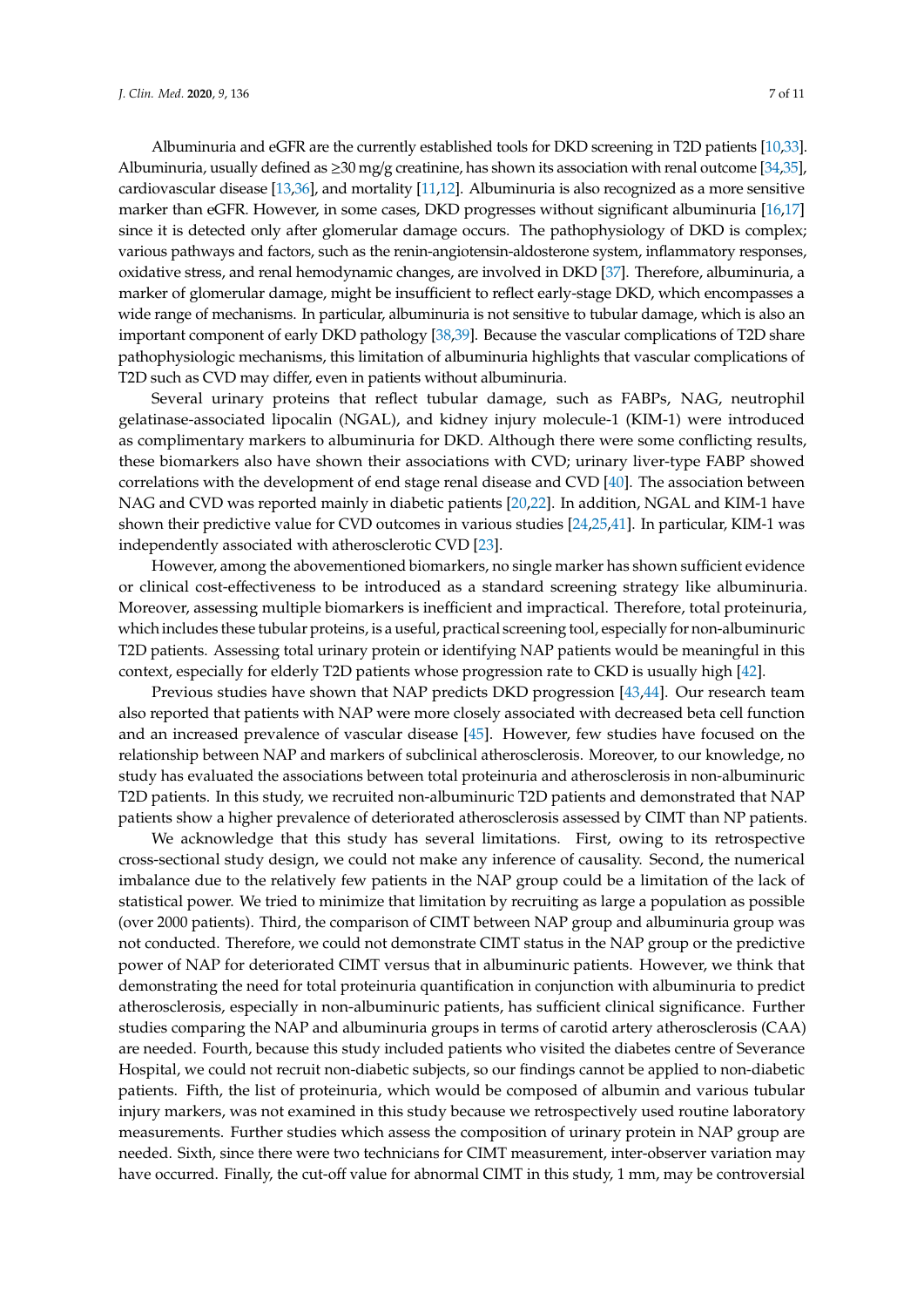because there is no established single reference value for progressed CIMT. Although the American Society of Echocardiography Consensus Statement recommended that CIMT ≥ 75th percentile for age, sex, and ethnicity indicates high risk [\[32\]](#page-9-3), there is a lack of CIMT percentile data by age and sex for Koreans. In addition, since this study excluded albuminuric patients, the use of in-group percentile as a reference point is inappropriate because it could not reflect the absolute high-risk status. Considering this context, we sought to find the absolute reference value of CIMT and determined the cut-off value for deteriorated CIMT as 1 mm on the basis of abundant previous studies that proved its clinical implications or used it as a cut-off point [\[6](#page-7-4)[,46](#page-9-17)[–49\]](#page-10-0).

### **5. Conclusions**

In this study, we showed that the presence of overt proteinuria is significantly associated with deteriorated status of CAA in non-albuminuric T2D patients. This result suggests that the measurement of urinary protein in conjunction with albumin might be helpful for predicting CAA.

**Author Contributions:** Conceptualization, J.B. and B.-W.L.; methodology, J.B. and B.-W.L.; formal analysis, J.B., Y.-h.L.; investigation, J.B.; resources, J.B., E.S.K., B.-S.C., B.-W.L.; data curation, J.B. and Y.-h.L.; writing—original draft preparation, J.B. and B.-W.L.; writing—review and editing, J.B. and Y.-h.L., E.S.K., B.-S.C., B.-W.L.; supervision, Y.-h.L., E.S.K., B.-S.C., B.-W.L. All authors have read and agreed to the published version of the manuscript.

**Acknowledgments:** We would like to thank Editage [\(www.editage.co.kr\)](www.editage.co.kr) for English language editing.

**Conflicts of Interest:** The authors declare no conflict of interest.

### **References**

- <span id="page-7-0"></span>1. American Diabetes Association. 10. Cardiovascular disease and risk management: Standards of medical care in diabetes-2019. *Diabetes Care* **2019**, *42*, S103–S123. [\[CrossRef\]](http://dx.doi.org/10.2337/dc19-S010)
- <span id="page-7-1"></span>2. Li, S.; Wang, J.; Zhang, B.; Li, X.; Liu, Y. Diabetes mellitus and cause-specific mortality: A population-based study. *Diabetes Metab. J.* **2019**, *43*, 319–341. [\[CrossRef\]](http://dx.doi.org/10.4093/dmj.2018.0060)
- <span id="page-7-2"></span>3. Grobbee, D.E.; Bots, M.L. Carotid artery intima-media thickness as an indicator of generalized atherosclerosis. *J. Intern. Med.* **1994**, *236*, 567–573. [\[CrossRef\]](http://dx.doi.org/10.1111/j.1365-2796.1994.tb00847.x)
- 4. Zheng, Z.J.; Sharrett, A.R.; Chambless, L.E.; Rosamond, W.D.; Nieto, F.J.; Sheps, D.S.; Dobs, A.; Evans, G.W.; Heiss, G. Associations of ankle-brachial index with clinical coronary heart disease, stroke and preclinical carotid and popliteal atherosclerosis: The atherosclerosis risk in communities (aric) study. *Atherosclerosis* **1997**, *131*, 115–125. [\[CrossRef\]](http://dx.doi.org/10.1016/S0021-9150(97)06089-9)
- <span id="page-7-3"></span>5. Ohnishi, H.; Saitoh, S.; Takagi, S.; Ohata, J.; Isobe, T.; Kikuchi, Y.; Takeuchi, H.; Shimamoto, K. Pulse wave velocity as an indicator of atherosclerosis in impaired fasting glucose: The tanno and sobetsu study. *Diabetes Care* **2003**, *26*, 437–440. [\[CrossRef\]](http://dx.doi.org/10.2337/diacare.26.2.437) [\[PubMed\]](http://www.ncbi.nlm.nih.gov/pubmed/12547876)
- <span id="page-7-4"></span>6. Chambless, L.E.; Heiss, G.; Folsom, A.R.; Rosamond, W.; Szklo, M.; Sharrett, A.R.; Clegg, L.X. Association of coronary heart disease incidence with carotid arterial wall thickness and major risk factors: The atherosclerosis risk in communities (aric) study, 1987–1993. *Am. J. Epidemiol.* **1997**, *146*, 483–494. [\[CrossRef\]](http://dx.doi.org/10.1093/oxfordjournals.aje.a009302) [\[PubMed\]](http://www.ncbi.nlm.nih.gov/pubmed/9290509)
- 7. O'Leary, D.H.; Polak, J.F.; Kronmal, R.A.; Kittner, S.J.; Bond, M.G.; Wolfson, S.K., Jr.; Bommer, W.; Price, T.R.; Gardin, J.M.; Savage, P.J. Distribution and correlates of sonographically detected carotid artery disease in the cardiovascular health study. The chs collaborative research group. *Stroke* **1992**, *23*, 1752–1760. [\[CrossRef\]](http://dx.doi.org/10.1161/01.STR.23.12.1752)
- 8. Lorenz, M.W.; Schaefer, C.; Steinmetz, H.; Sitzer, M. Is carotid intima media thickness useful for individual prediction of cardiovascular risk? Ten-year results from the carotid atherosclerosis progression study (caps). *Eur. Heart J.* **2010**, *31*, 2041–2048. [\[CrossRef\]](http://dx.doi.org/10.1093/eurheartj/ehq189)
- <span id="page-7-5"></span>9. Seo, D.H.; Kim, S.H.; Song, J.H.; Hong, S.; Suh, Y.J.; Ahn, S.H.; Woo, J.T.; Baik, S.H.; Park, Y.; Lee, K.W.; et al. Presence of carotid plaque is associated with rapid renal function decline in patients with type 2 diabetes mellitus and normal renal function. *Diabetes Metab. J* **2019**, *43*, 840–853. [\[CrossRef\]](http://dx.doi.org/10.4093/dmj.2018.0186)
- <span id="page-7-6"></span>10. AmericanDiabetesAssociation. 11. Microvascular complications and foot care: Standards of medical care in diabetes-2019. *Diabetes Care* **2019**, *42*, S124–S138. [\[CrossRef\]](http://dx.doi.org/10.2337/dc19-S011)
- <span id="page-7-7"></span>11. Afkarian, M.; Sachs, M.C.; Kestenbaum, B.; Hirsch, I.B.; Tuttle, K.R.; Himmelfarb, J.; de Boer, I.H. Kidney disease and increased mortality risk in type 2 diabetes. *J. Am. Soc. Nephrol.* **2013**, *24*, 302–308. [\[CrossRef\]](http://dx.doi.org/10.1681/ASN.2012070718) [\[PubMed\]](http://www.ncbi.nlm.nih.gov/pubmed/23362314)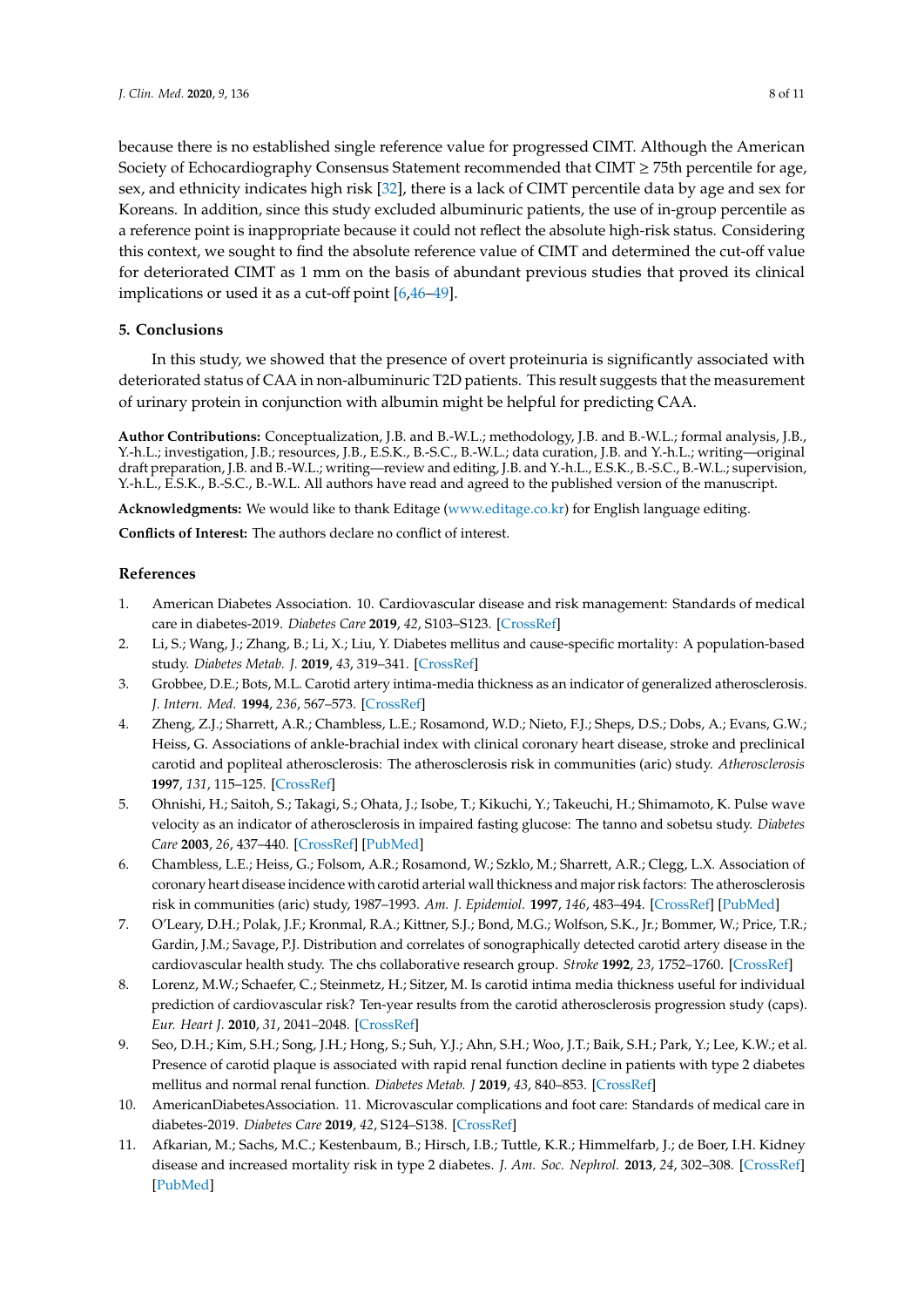- <span id="page-8-11"></span>12. Matsushita, K.; van der Velde, M.; Astor, B.C.; Woodward, M.; Levey, A.S.; de Jong, P.E.; Coresh, J.; Gansevoort, R.T. Association of estimated glomerular filtration rate and albuminuria with all-cause and cardiovascular mortality in general population cohorts: A collaborative meta-analysis. *Lancet* **2010**, *375*, 2073–2081. [\[PubMed\]](http://www.ncbi.nlm.nih.gov/pubmed/20483451)
- <span id="page-8-10"></span>13. Brantsma, A.H.; Bakker, S.J.; Hillege, H.L.; de Zeeuw, D.; de Jong, P.E.; Gansevoort, R.T. Cardiovascular and renal outcome in subjects with k/doqi stage 1–3 chronic kidney disease: The importance of urinary albumin excretion. *Nephrol. Dial. Transpl.* **2008**, *23*, 3851–3858. [\[CrossRef\]](http://dx.doi.org/10.1093/ndt/gfn356) [\[PubMed\]](http://www.ncbi.nlm.nih.gov/pubmed/18641082)
- <span id="page-8-0"></span>14. Hemmelgarn, B.R.; Manns, B.J.; Lloyd, A.; James, M.T.; Klarenbach, S.; Quinn, R.R.; Wiebe, N.; Tonelli, M. Relation between kidney function, proteinuria, and adverse outcomes. *JAMA* **2010**, *303*, 423–429. [\[CrossRef\]](http://dx.doi.org/10.1001/jama.2010.39) [\[PubMed\]](http://www.ncbi.nlm.nih.gov/pubmed/20124537)
- <span id="page-8-1"></span>15. Nauta, F.L.; Scheven, L.; Meijer, E.; van Oeveren, W.; de Jong, P.E.; Bakker, S.J.; Gansevoort, R.T. Glomerular and tubular damage markers in individuals with progressive albuminuria. *Clin. J. Am. Soc. Nephrol.* **2013**, *8*, 1106–1114. [\[CrossRef\]](http://dx.doi.org/10.2215/CJN.04510512)
- <span id="page-8-2"></span>16. Boronat, M.; Garcia-Canton, C.; Quevedo, V.; Lorenzo, D.L.; Lopez-Rios, L.; Batista, F.; Riano, M.; Saavedra, P.; Checa, M.D. Non-albuminuric renal disease among subjects with advanced stages of chronic kidney failure related to type 2 diabetes mellitus. *Ren. Fail.* **2014**, *36*, 166–170. [\[CrossRef\]](http://dx.doi.org/10.3109/0886022X.2013.835266)
- <span id="page-8-3"></span>17. Klimontov, V.V.; Korbut, A.I. Albuminuric and non-albuminuric patterns of chronic kidney disease in type 2 diabetes. *Diabetes Metab. Syndr.* **2019**, *13*, 474–479. [\[CrossRef\]](http://dx.doi.org/10.1016/j.dsx.2018.11.014)
- <span id="page-8-4"></span>18. Nauta, F.L.; Boertien, W.E.; Bakker, S.J.; van Goor, H.; van Oeveren, W.; de Jong, P.E.; Bilo, H.; Gansevoort, R.T. Glomerular and tubular damage markers are elevated in patients with diabetes. *Diabetes Care* **2011**, *34*, 975–981. [\[CrossRef\]](http://dx.doi.org/10.2337/dc10-1545)
- <span id="page-8-5"></span>19. Kim, S.R.; Lee, Y.H.; Lee, S.G.; Kang, E.S.; Cha, B.S.; Kim, J.H.; Lee, B.W. Urinary n-acetyl-beta-d-glucosaminidase, an early marker of diabetic kidney disease, might reflect glucose excursion in patients with type 2 diabetes. *Medicine* **2016**, *95*, e4114. [\[CrossRef\]](http://dx.doi.org/10.1097/MD.0000000000004114)
- <span id="page-8-6"></span>20. Kim, S.R.; Lee, Y.H.; Lee, S.G.; Kang, E.S.; Cha, B.S.; Lee, B.W. The renal tubular damage marker urinary n-acetyl-beta-d-glucosaminidase may be more closely associated with early detection of atherosclerosis than the glomerular damage marker albuminuria in patients with type 2 diabetes. *Cardiovasc. Diabetol.* **2017**, *16*, 16. [\[CrossRef\]](http://dx.doi.org/10.1186/s12933-017-0497-7)
- 21. Shimojo, N.; Kitahashi, S.; Naka, K.; Fujii, A.; Okuda, K.; Tanaka, S.; Fujii, S. Comparison of n-acetyl-beta-d-glucosaminidase and alanine aminopeptidase activities for evaluation of microangiopathy in diabetes mellitus. *Metabolism* **1987**, *36*, 277–280. [\[CrossRef\]](http://dx.doi.org/10.1016/0026-0495(87)90188-0)
- <span id="page-8-12"></span>22. Weitgasser, R.; Schnoell, F.; Gappmayer, B.; Kartnig, I. Prospective evaluation of urinary n-acetyl-beta-d-glucosaminidase with respect to macrovascular disease in elderly type 2 diabetic patients. *Diabetes Care* **1999**, *22*, 1882–1886. [\[CrossRef\]](http://dx.doi.org/10.2337/diacare.22.11.1882) [\[PubMed\]](http://www.ncbi.nlm.nih.gov/pubmed/10546024)
- <span id="page-8-15"></span>23. Park, M.; Hsu, C.Y.; Go, A.S.; Feldman, H.I.; Xie, D.; Zhang, X.; Mifflin, T.; Waikar, S.S.; Sabbisetti, V.S.; Bonventre, J.V.; et al. Urine kidney injury biomarkers and risks of cardiovascular disease events and all-cause death: The cric study. *Clin. J. Am. Soc. Nephrol.* **2017**, *12*, 761–771. [\[CrossRef\]](http://dx.doi.org/10.2215/CJN.08560816) [\[PubMed\]](http://www.ncbi.nlm.nih.gov/pubmed/28254771)
- <span id="page-8-13"></span>24. Liu, K.D.; Yang, W.; Go, A.S.; Anderson, A.H.; Feldman, H.I.; Fischer, M.J.; He, J.; Kallem, R.R.; Kusek, J.W.; Master, S.R.; et al. Urine neutrophil gelatinase-associated lipocalin and risk of cardiovascular disease and death in ckd: Results from the chronic renal insufficiency cohort (cric) study. *Am. J. Kidney Dis. O*ff*. J. Natl. Kidney Found.* **2015**, *65*, 267–274. [\[CrossRef\]](http://dx.doi.org/10.1053/j.ajkd.2014.07.025)
- <span id="page-8-14"></span>25. Carlsson, A.C.; Larsson, A.; Helmersson-Karlqvist, J.; Lind, L.; Ingelsson, E.; Larsson, T.E.; Bottai, M.; Sundstrom, J.; Arnlov, J. Urinary kidney injury molecule-1 and the risk of cardiovascular mortality in elderly men. *Clin. J. Am. Soc. Nephrol.* **2014**, *9*, 1393–1401. [\[CrossRef\]](http://dx.doi.org/10.2215/CJN.11901113)
- <span id="page-8-7"></span>26. Kim, H.J.; Byun, D.W.; Suh, K.; Yoo, M.H.; Park, H.K. Association between serum cystatin c and vascular complications in type 2 diabetes mellitus without nephropathy. *Diabetes Metab. J.* **2018**, *42*, 513–518. [\[CrossRef\]](http://dx.doi.org/10.4093/dmj.2018.0006)
- <span id="page-8-8"></span>27. Friedewald, W.T.; Levy, R.I.; Fredrickson, D.S. Estimation of the concentration of low-density lipoprotein cholesterol in plasma, without use of the preparative ultracentrifuge. *Clin. Chem.* **1972**, *18*, 499–502.
- <span id="page-8-9"></span>28. Shaw, A.B.; Risdon, P.; Lewis-Jackson, J.D. Protein creatinine index and albustix in assessment of proteinuria. *Br. Med. J.* **1983**, *287*, 929–932. [\[CrossRef\]](http://dx.doi.org/10.1136/bmj.287.6397.929)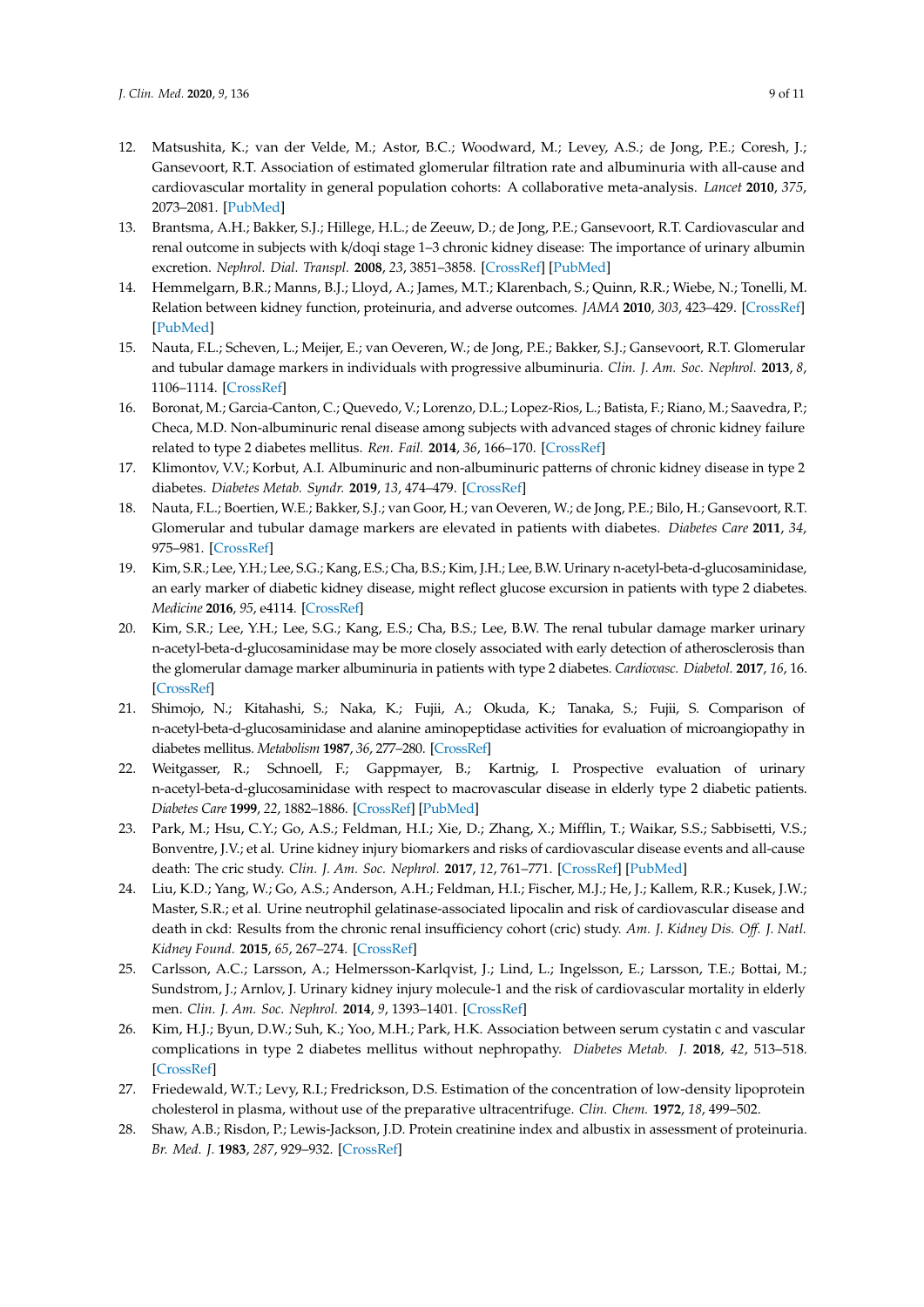- <span id="page-9-0"></span>29. Levey, A.S.; Bosch, J.P.; Lewis, J.B.; Greene, T.; Rogers, N.; Roth, D. A more accurate method to estimate glomerular filtration rate from serum creatinine: A new prediction equation. Modification of diet in renal disease study group. *Ann. Intern. Med.* **1999**, *130*, 461–470. [\[CrossRef\]](http://dx.doi.org/10.7326/0003-4819-130-6-199903160-00002)
- <span id="page-9-1"></span>30. Moon, J.H.; Chae, M.K.; Kim, K.J.; Kim, H.M.; Cha, B.S.; Lee, H.C.; Kim, Y.J.; Lee, B.W. Decreased endothelial progenitor cells and increased serum glycated albumin are independently correlated with plaque-forming carotid artery atherosclerosis in type 2 diabetes patients without documented ischemic disease. *Circ. J. O*ff*. J. Jpn. Circ. Soc.* **2012**, *76*, 2273–2279. [\[CrossRef\]](http://dx.doi.org/10.1253/circj.CJ-11-1499)
- <span id="page-9-2"></span>31. Touboul, P.J.; Hennerici, M.G.; Meairs, S.; Adams, H.; Amarenco, P.; Bornstein, N.; Csiba, L.; Desvarieux, M.; Ebrahim, S.; Hernandez Hernandez, R.; et al. Mannheim carotid intima-media thickness and plaque consensus (2004–2006–2011). An update on behalf of the advisory board of the 3rd, 4th and 5th watching the risk symposia, at the 13th, 15th and 20th european stroke conferences, mannheim, germany, 2004, brussels, belgium, 2006, and hamburg, germany, 2011. *Cerebrovasc. Dis. (Basel Switz.)* **2012**, *34*, 290–296.
- <span id="page-9-3"></span>32. Naqvi, T.Z.; Lee, M.S. Carotid intima-media thickness and plaque in cardiovascular risk assessment. *JACC. Cardiovasc. Imaging* **2014**, *7*, 1025–1038. [\[CrossRef\]](http://dx.doi.org/10.1016/j.jcmg.2013.11.014) [\[PubMed\]](http://www.ncbi.nlm.nih.gov/pubmed/25051948)
- <span id="page-9-4"></span>33. NationalKidneyFoundation. Kdoqi clinical practice guideline for diabetes and ckd: 2012 update. *Am. J. Kidney Dis. O*ff*. J. Natl. Kidney Found.* **2012**, *60*, 850–886. [\[CrossRef\]](http://dx.doi.org/10.1053/j.ajkd.2012.07.005) [\[PubMed\]](http://www.ncbi.nlm.nih.gov/pubmed/23067652)
- <span id="page-9-5"></span>34. De Zeeuw, D.; Remuzzi, G.; Parving, H.H.; Keane, W.F.; Zhang, Z.; Shahinfar, S.; Snapinn, S.; Cooper, M.E.; Mitch, W.E.; Brenner, B.M. Proteinuria, a target for renoprotection in patients with type 2 diabetic nephropathy: Lessons from renaal. *Kidney Int.* **2004**, *65*, 2309–2320. [\[CrossRef\]](http://dx.doi.org/10.1111/j.1523-1755.2004.00653.x)
- <span id="page-9-6"></span>35. Lorenzo, V.; Saracho, R.; Zamora, J.; Rufino, M.; Torres, A. Similar renal decline in diabetic and non-diabetic patients with comparable levels of albuminuria. *Nephrol. Dial. Transpl.* **2010**, *25*, 835–841. [\[CrossRef\]](http://dx.doi.org/10.1093/ndt/gfp475) [\[PubMed\]](http://www.ncbi.nlm.nih.gov/pubmed/19762600)
- <span id="page-9-7"></span>36. Adler, A.I.; Stevens, R.J.; Manley, S.E.; Bilous, R.W.; Cull, C.A.; Holman, R.R. Development and progression of nephropathy in type 2 diabetes: The united kingdom prospective diabetes study (ukpds 64). *Kidney Int.* **2003**, *63*, 225–232. [\[CrossRef\]](http://dx.doi.org/10.1046/j.1523-1755.2003.00712.x) [\[PubMed\]](http://www.ncbi.nlm.nih.gov/pubmed/12472787)
- <span id="page-9-8"></span>37. Lin, Y.C.; Chang, Y.H.; Yang, S.Y.; Wu, K.D.; Chu, T.S. Update of pathophysiology and management of diabetic kidney disease. *J. Formos. Med. Assoc.* **2018**, *117*, 662–675. [\[CrossRef\]](http://dx.doi.org/10.1016/j.jfma.2018.02.007)
- <span id="page-9-9"></span>38. Thomas, M.C.; Burns, W.C.; Cooper, M.E. Tubular changes in early diabetic nephropathy. *Adv. Chronic Kidney Dis.* **2005**, *12*, 177–186. [\[CrossRef\]](http://dx.doi.org/10.1053/j.ackd.2005.01.008)
- <span id="page-9-10"></span>39. Phillips, A.O.; Steadman, R. Diabetic nephropathy: The central role of renal proximal tubular cells in tubulointerstitial injury. *Histol. Histopathol.* **2002**, *17*, 247–252.
- <span id="page-9-11"></span>40. Matsui, K.; Kamijo-Ikemori, A.; Imai, N.; Sugaya, T.; Yasuda, T.; Tatsunami, S.; Toyama, T.; Shimizu, M.; Furuichi, K.; Wada, T.; et al. Clinical significance of urinary liver-type fatty acid-binding protein as a predictor of esrd and cvd in patients with ckd. *Clin. Exp. Nephrol.* **2016**, *20*, 195–203. [\[CrossRef\]](http://dx.doi.org/10.1007/s10157-015-1144-9)
- <span id="page-9-12"></span>41. Hasegawa, M.; Ishii, J.; Kitagawa, F.; Takahashi, K.; Hayashi, H.; Koide, S.; Tomita, M.; Takahashi, H.; Ozaki, Y.; Yuzawa, Y. Urinary neutrophil gelatinase-associated lipocalin as a predictor of cardiovascular events in patients with chronic kidney disease. *Heart Vessel.* **2015**, *30*, 81–88. [\[CrossRef\]](http://dx.doi.org/10.1007/s00380-013-0454-7) [\[PubMed\]](http://www.ncbi.nlm.nih.gov/pubmed/24378882)
- <span id="page-9-13"></span>42. Kim, K.S.; Park, S.W.; Cho, Y.W.; Kim, S.K. Higher prevalence and progression rate of chronic kidney disease in elderly patients with type 2 diabetes mellitus. *Diabetes Metab. J.* **2018**, *42*, 224–232. [\[CrossRef\]](http://dx.doi.org/10.4093/dmj.2017.0065) [\[PubMed\]](http://www.ncbi.nlm.nih.gov/pubmed/29885112)
- <span id="page-9-14"></span>43. Kim, S.S.; Song, S.H.; Kim, I.J.; Jeon, Y.K.; Kim, B.H.; Kwak, I.S.; Lee, E.K.; Kim, Y.K. Urinary cystatin c and tubular proteinuria predict progression of diabetic nephropathy. *Diabetes Care* **2013**, *36*, 656–661. [\[CrossRef\]](http://dx.doi.org/10.2337/dc12-0849) [\[PubMed\]](http://www.ncbi.nlm.nih.gov/pubmed/23093662)
- <span id="page-9-15"></span>44. Kim, S.S.; Song, S.H.; Kim, I.J.; Kim, W.J.; Jeon, Y.K.; Kim, B.H.; Kwak, I.S.; Lee, E.K.; Kim, Y.K. Nonalbuminuric proteinuria as a biomarker for tubular damage in early development of nephropathy with type 2 diabetic patients. *Diabetes Metab. Res. Rev.* **2014**, *30*, 736–741. [\[CrossRef\]](http://dx.doi.org/10.1002/dmrr.2546) [\[PubMed\]](http://www.ncbi.nlm.nih.gov/pubmed/24687388)
- <span id="page-9-16"></span>45. Cho, Y.; Lee, Y.H.; Kang, E.S.; Cha, B.S.; Lee, B.W. Glucometabolic characteristics and higher vascular complication risk in korean patients with type 2 diabetes with non-albumin proteinuria. *J. Diabetes Complicat.* **2019**, *33*, 585–591. [\[CrossRef\]](http://dx.doi.org/10.1016/j.jdiacomp.2019.04.014)
- <span id="page-9-17"></span>46. Chambless, L.E.; Folsom, A.R.; Clegg, L.X.; Sharrett, A.R.; Shahar, E.; Nieto, F.J.; Rosamond, W.D.; Evans, G. Carotid wall thickness is predictive of incident clinical stroke: The atherosclerosis risk in communities (aric) study. *Am. J. Epidemiol.* **2000**, *151*, 478–487. [\[CrossRef\]](http://dx.doi.org/10.1093/oxfordjournals.aje.a010233)